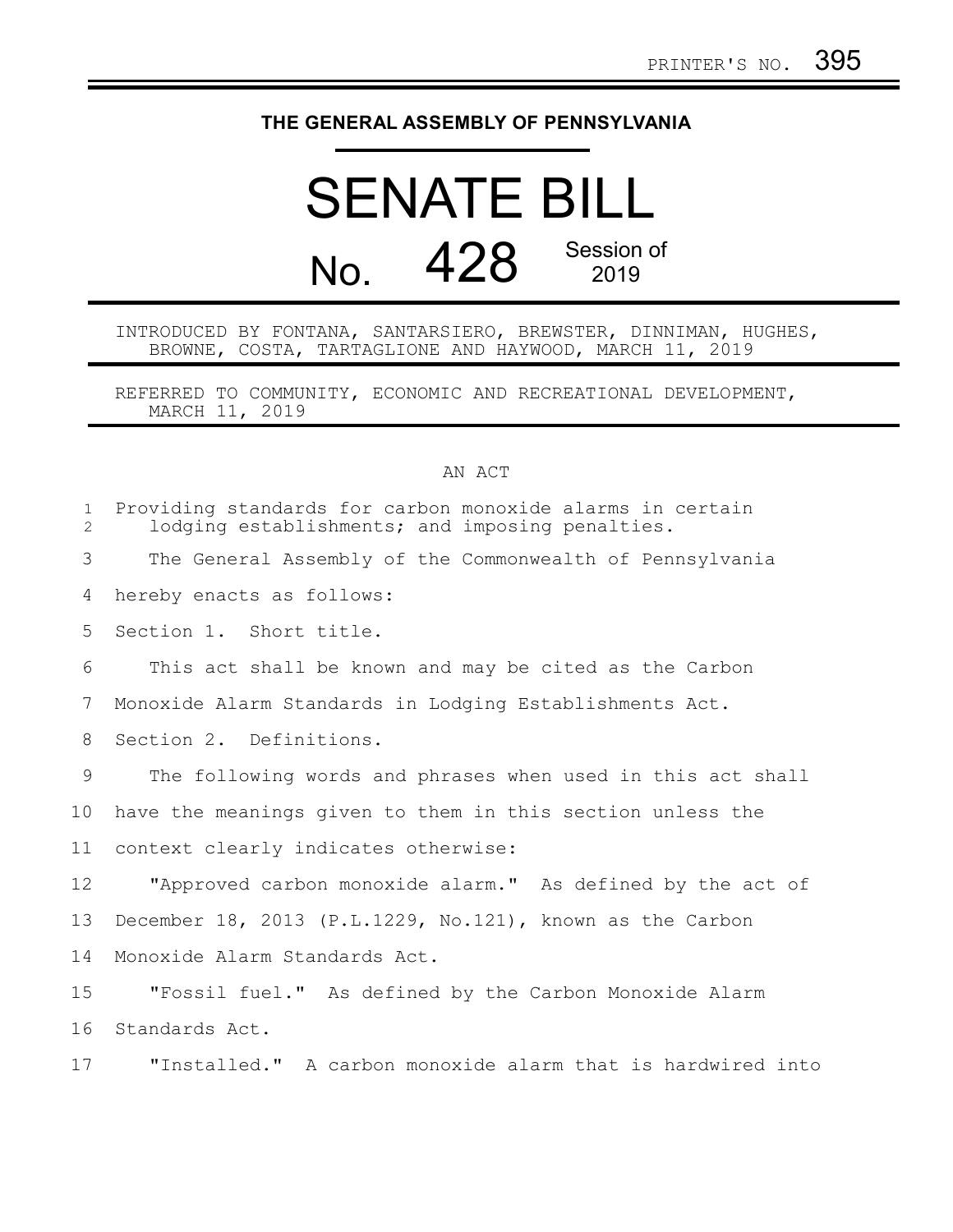the electrical wiring, directly plugged into an electrical outlet without a switch, other than a circuit breaker, or, if the alarm is battery powered, attached to the wall or ceiling of a lodging establishment or a unit, in accordance with the Standard for the Installation of Carbon Monoxide (CO) Detection and Warning Equipment (NFPA 720). 1 2 3 4 5 6

7

"Lodging establishment."

8

(1) Any of the following:

(i) a hotel, motel, inn, guest house or other structure which is held out by any means, including advertising, license, registration with an innkeepers' group, convention listing association, travel publication or similar association or with a government agency, as being available to provide overnight lodging or use of facility space for consideration to persons seeking temporary accommodation; 9 10 11 12 13 14 15 16

(ii) a place which advertises beds, sanitary facilities or other space for a temporary period to members of the public-at-large; or 17 18 19

20

(iii) a place recognized as a hostelry.

(2) The term includes any portion of a facility that is devoted to a person who pays consideration to occupy one or more units as an established permanent residence. The term does not include a college or university student residence hall. 21 22 23 24 25

"Operational." Working and in service. 26

"Unit." A room or a suite of two or more rooms of a lodging establishment that are occupied, leased for occupation or intended or designed to be occupied either as overnight lodging, temporary accommodation or as a permanent residence. 27 28 29 30

20190SB0428PN0395 - 2 -